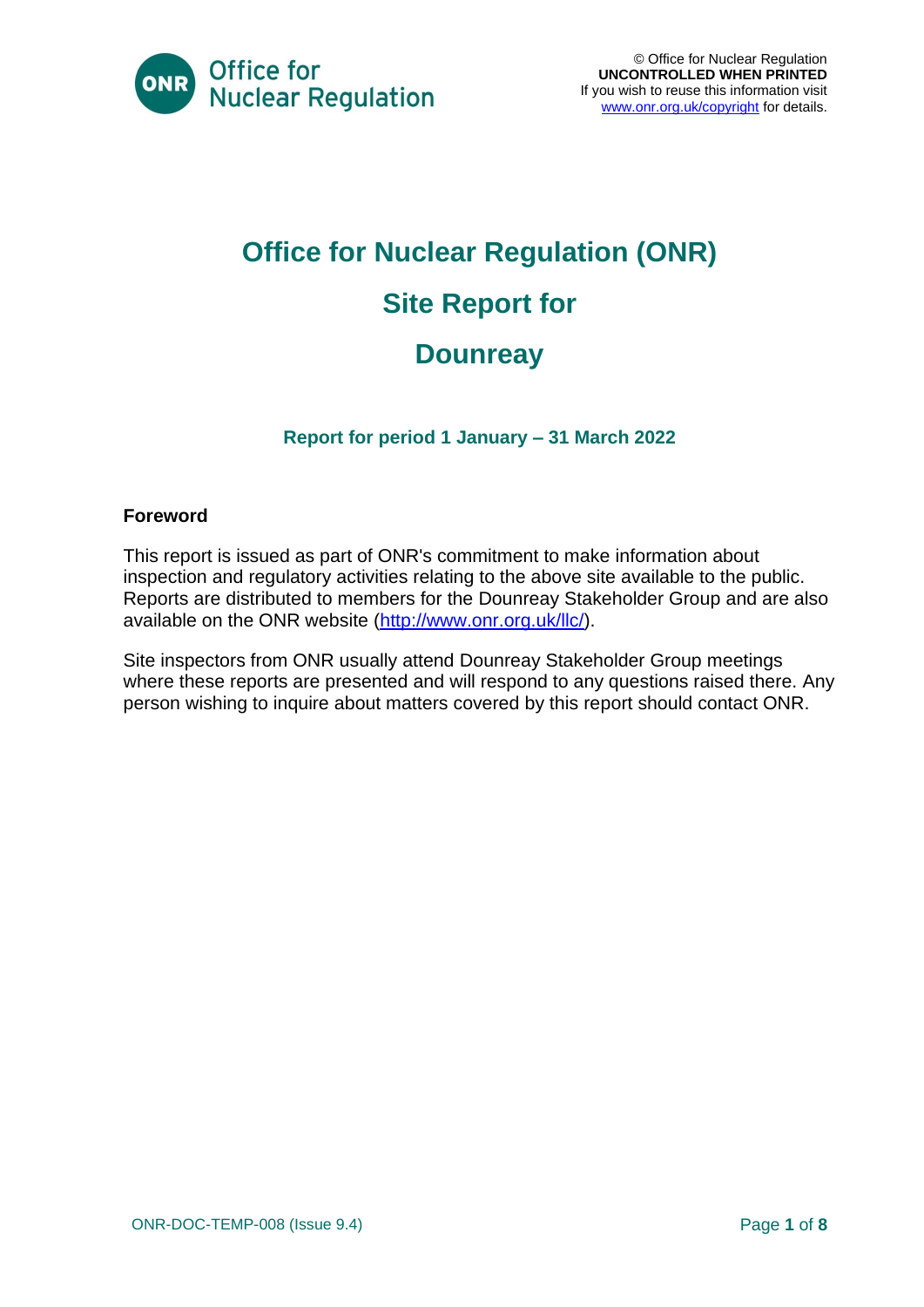

#### **Table of Contents**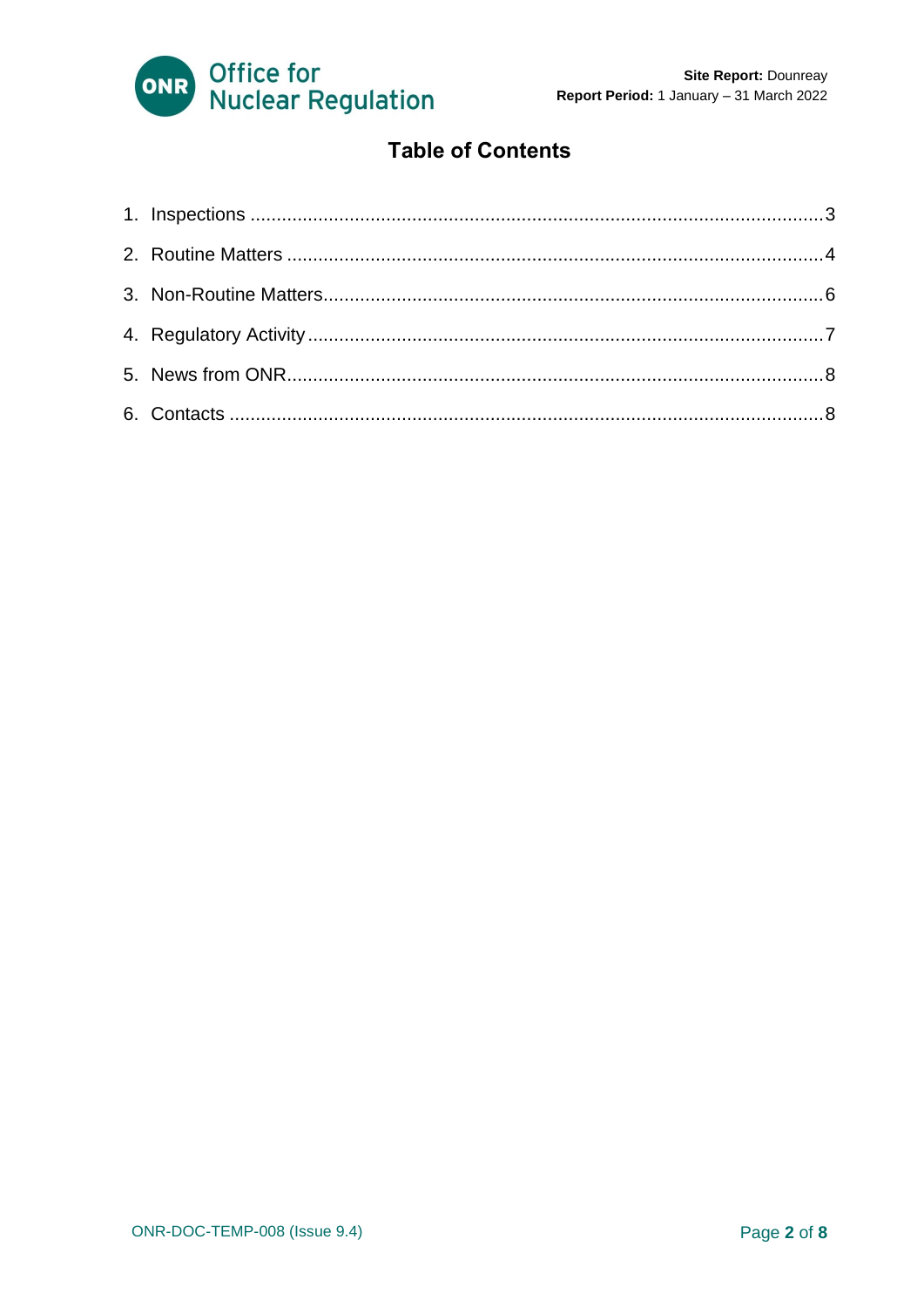

## <span id="page-2-0"></span>1. Inspections

### 1.1. Dates of Inspection

The ONR site inspector made inspections on the following dates during the report period 1 January to 31 March 2022:

- 22 to 24 February 2022.
- 22 to 24 March 2022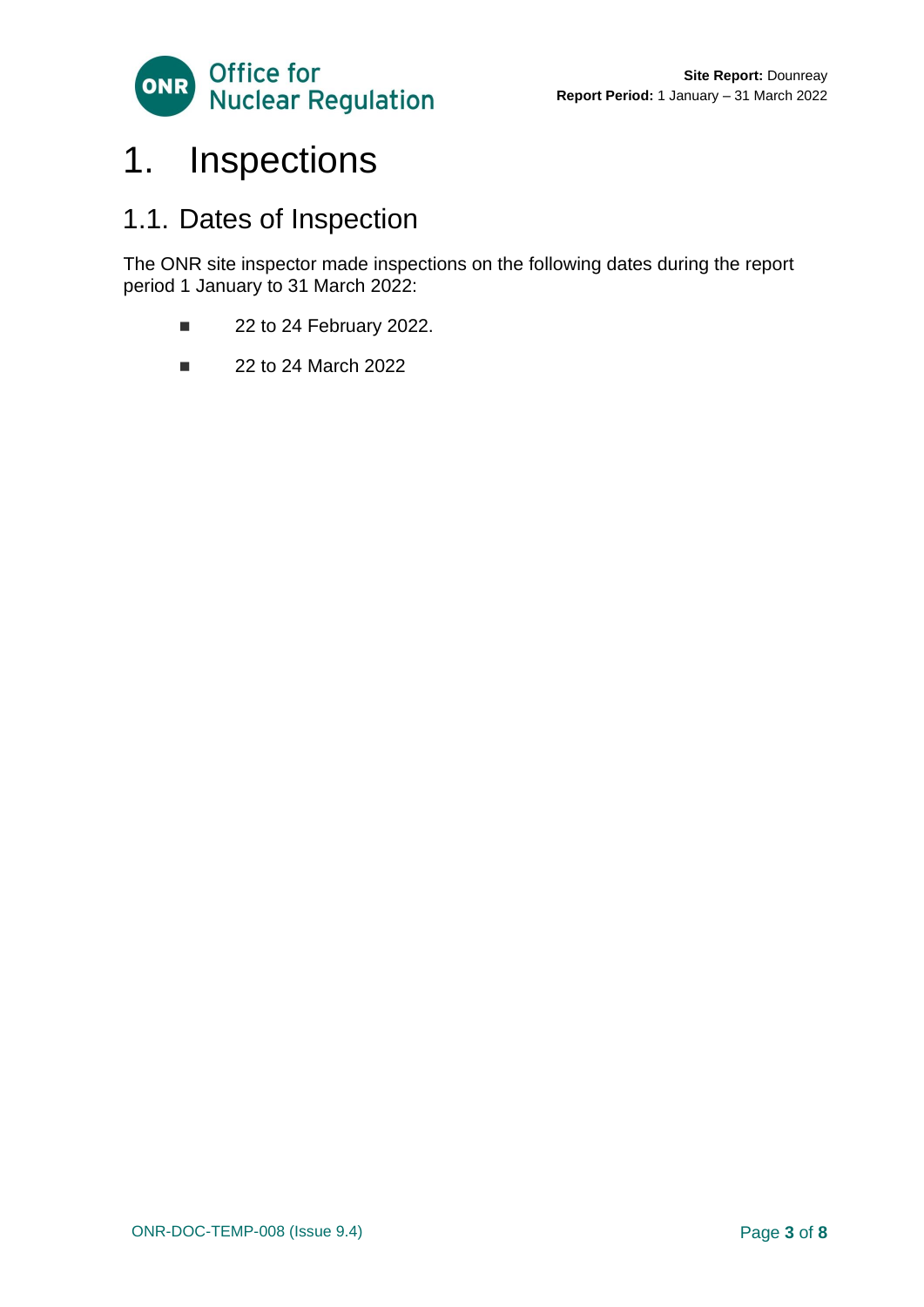

### <span id="page-3-0"></span>2. Routine Matters

### 2.1. Inspections

Inspections are undertaken as part of the process for monitoring compliance with:

- the conditions attached by ONR to the nuclear site licence granted under the Nuclear Installations Act 1965 (NIA65) (as amended);
- the Energy Act 2013.
- the Health and Safety at Work Act 1974 (HSWA74); and
- regulations made under HSWA74, for example the Ionising Radiations Regulations 2017 (IRR17) and the Management of Health and Safety at Work Regulations 1999 (MHSWR99).

The inspections entail monitoring the licensee's actions on the site in relation to incidents, operations, maintenance, projects, modifications, safety case changes and any other matters that may affect safety. The licensee is required to make and implement adequate arrangements under the conditions attached to the licence in order to ensure legal compliance. Inspections seek to judge both the adequacy of these arrangements and their implementation.

In this period, routine inspections of Dounreay covered the following:

- Management of operations including control and supervision.
- Emergency preparedness.
- Radiological protection.
- Organisational capability

Members of the public, who would like further information on ONR's inspection activities during the reporting period, can view site Intervention Reports at [www.onr.org.uk/intervention-records](http://www.onr.org.uk./intervention-records) on our website [www.onr.org.uk](http://www.onr.org.uk/) .Should you have any queries regarding our inspection activities, please email [contact@onr.gov.uk.](mailto:contact@onr.gov.uk)

In addition, ONR observed a partial redemonstration of the site's emergency arrangements focusing on the management and recovery of multiple radiologically contaminated casualties from a radiologically contaminated environment. This redemonstration was a follow up to the site's annual Level 1 Safety Demonstration conducted in September where this topic was identified by DSRL as an area for improvement. ONR is satisfied that the revised arrangements that DSRL have implemented with regards the management and recovery of contaminated casualties aligns with the relevant good practice provided within ONR's guidance documentation.

ONR has continued to undertake assessment activities necessary to support the release of regulatory hold-points placed on a number of the projects on site.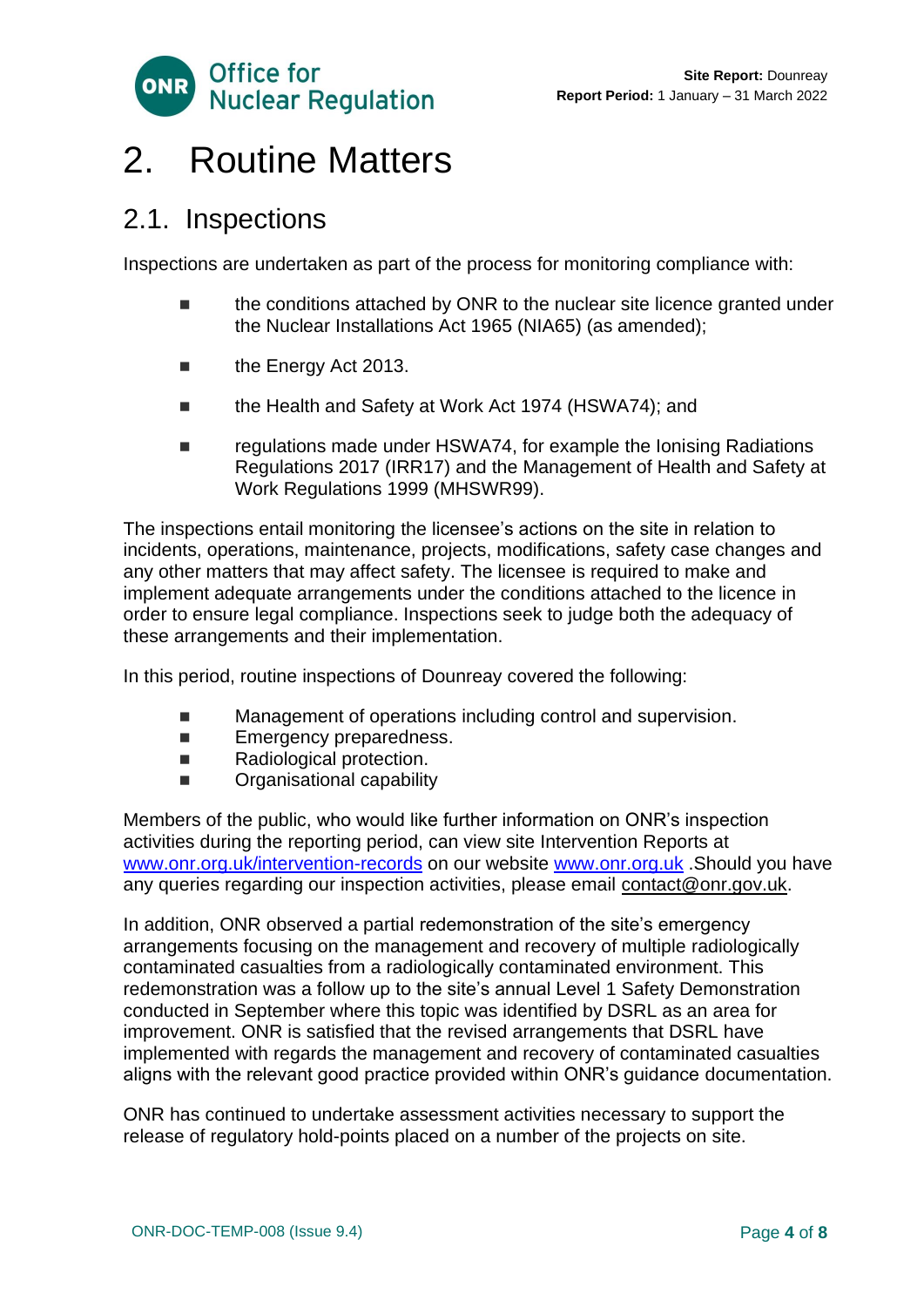

### 2.2. Other Work

ONR provided feedback to the site on the Safety and Security Culture Review conducted 30 Nov to 2 Dec 21. This feedback was provided to the executive team and representatives from the operations staff. ONR is satisfied that the key messages were received positively by the executive team with a clear acknowledgement of those areas identified for improvement and a commitment to ensure that these were considered as part of DSRL's overarching cultural change programme.

The site inspector held a periodic meeting with safety representatives, to support their function of representing employees and receiving information on matters affecting their health, safety, and welfare at work.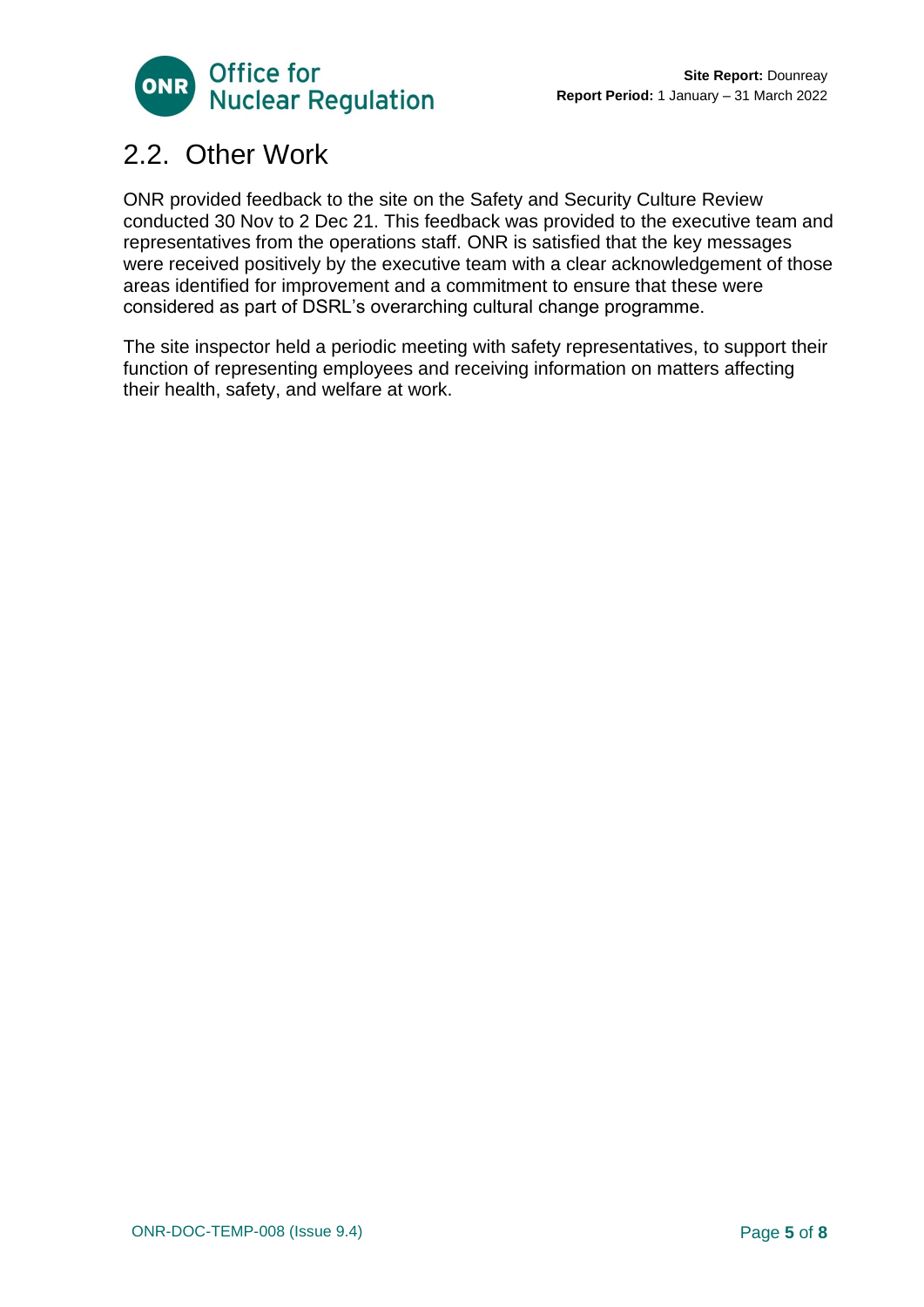

### <span id="page-5-0"></span>3. Non-Routine Matters

Licensees are required to have arrangements to respond to non-routine matters and events. ONR inspectors judge the adequacy of the licensee's response, including actions taken to implement any necessary improvements.

Matters and events of particular note during the period were:

- ◼ INF-1709: On 17 Feb 22, DSRL reported a breach of a criticality operating rule following the processing of contaminated material within one of the gloveboxes within the Fuel Cycle Area. Follow up activities have been undertaken and ONR remains satisfied that the circumstances of the breach are such that there was no degradation in the criticality safety margins nor any failure of lines of defence. ONR will now await the completion of the formal site investigation. ONR will also conduct further follow up inspection activities during the ONR Cross-Sites Criticality Safety Themed Inspection scheduled for April.
- INF-1725: On 1 Mar 22, DSRL were carrying out lifting operations in D3100 when the calibrated load cell indicated that the weight of pump and the lifting equipment exceeded the Safety Working Load of the lifting davit. All work was stopped and a site investigation initiated. ONR has discussed this incident with the site and are currently awaiting the completion of the site investigation report before considering any further regulatory action.
- INF-1746: On 1 Mar 22, During Nitrogen Dewar Filling Operations a member of staff, whilst unloading nitrogen dewars from a trailer, stepped back and twisted their ankle. The individual subsequently attended the site Occupational Health Department and Caithness General Hospital. ONR has discussed this incident with the site and are currently awaiting the investigation report before considering any further regulatory action.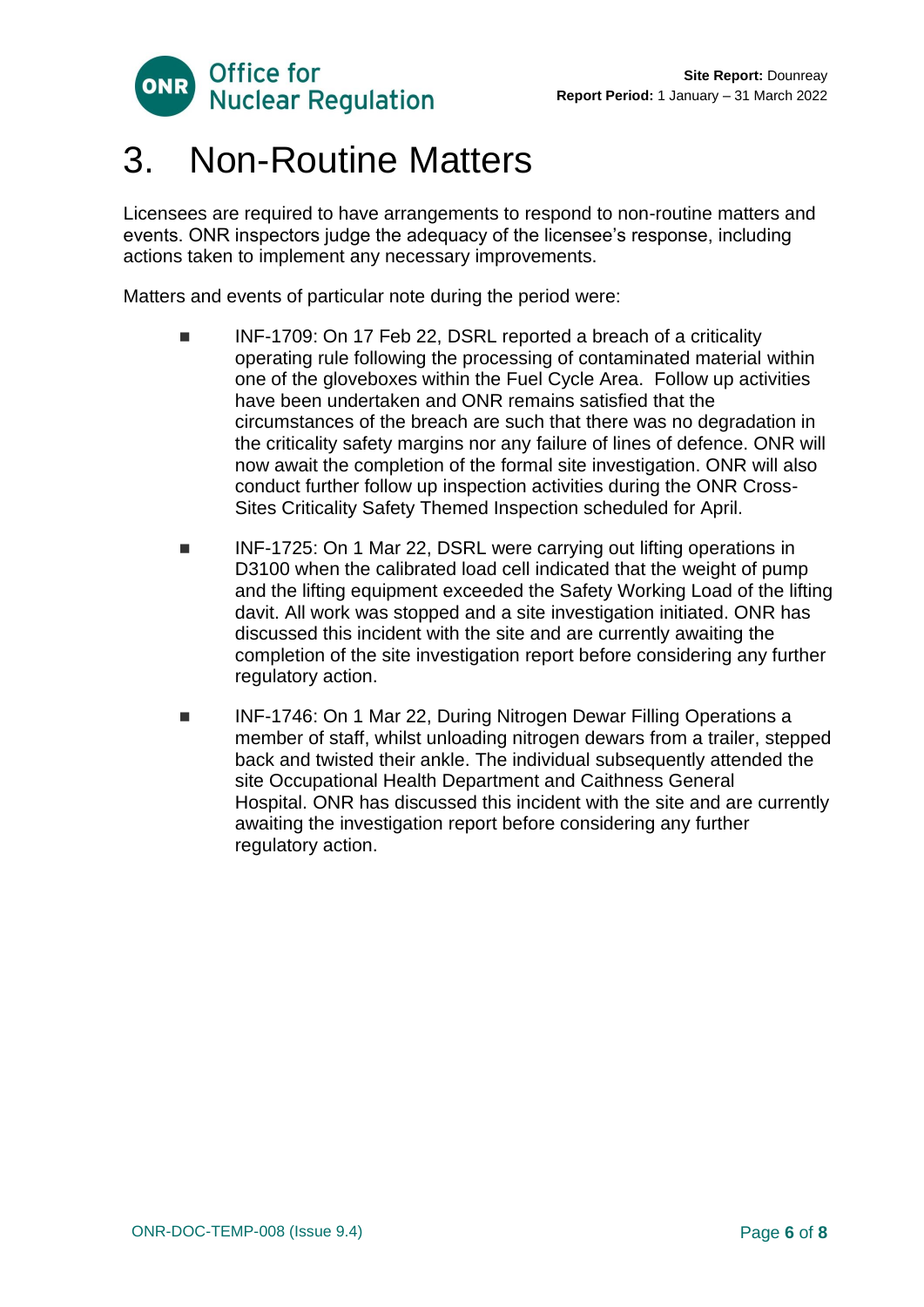

## <span id="page-6-0"></span>4. Regulatory Activity

ONR may issue formal documents to ensure compliance with regulatory requirements. Under nuclear site licence conditions, ONR issues regulatory documents, which either permit an activity or require some form of action to be taken; these are usually collectively termed 'Licence Instruments' (LIs) but can take other forms. In addition, inspectors may take a range of enforcement actions, to include issuing an Enforcement Notice.

■ The following LIs, Enforcement Notices and Enforcement letters have been issued during the period:

#### **Table 1: Licence Instruments and Enforcement Notices Issued by ONR during this period**

| <b>Date</b> | Type                        | Ref. No.             | <b>Description</b>                                                                                                                                                                                                                                         |
|-------------|-----------------------------|----------------------|------------------------------------------------------------------------------------------------------------------------------------------------------------------------------------------------------------------------------------------------------------|
|             | 20/02/22 Enforcement Letter | ONR-EL-21-043        | To Grahams Construction Limited to<br>address issues identified against the<br>requirements of the Construction (Design<br>& Management) Regulations 2015 and<br>the Lifting Operations and Lifting<br>Equipment Regulations 1998.                         |
|             | 20/02/22 Enforcement Letter | <b>ONR-EL-21-044</b> | To DSRL to address issues identified<br>against the requirements of the<br>Construction (Design & Management)<br>Regulations 2015 and Nuclear Site<br>Licence Condition 7 regarding the<br>reporting, investigation and learning from<br>incidents on site |